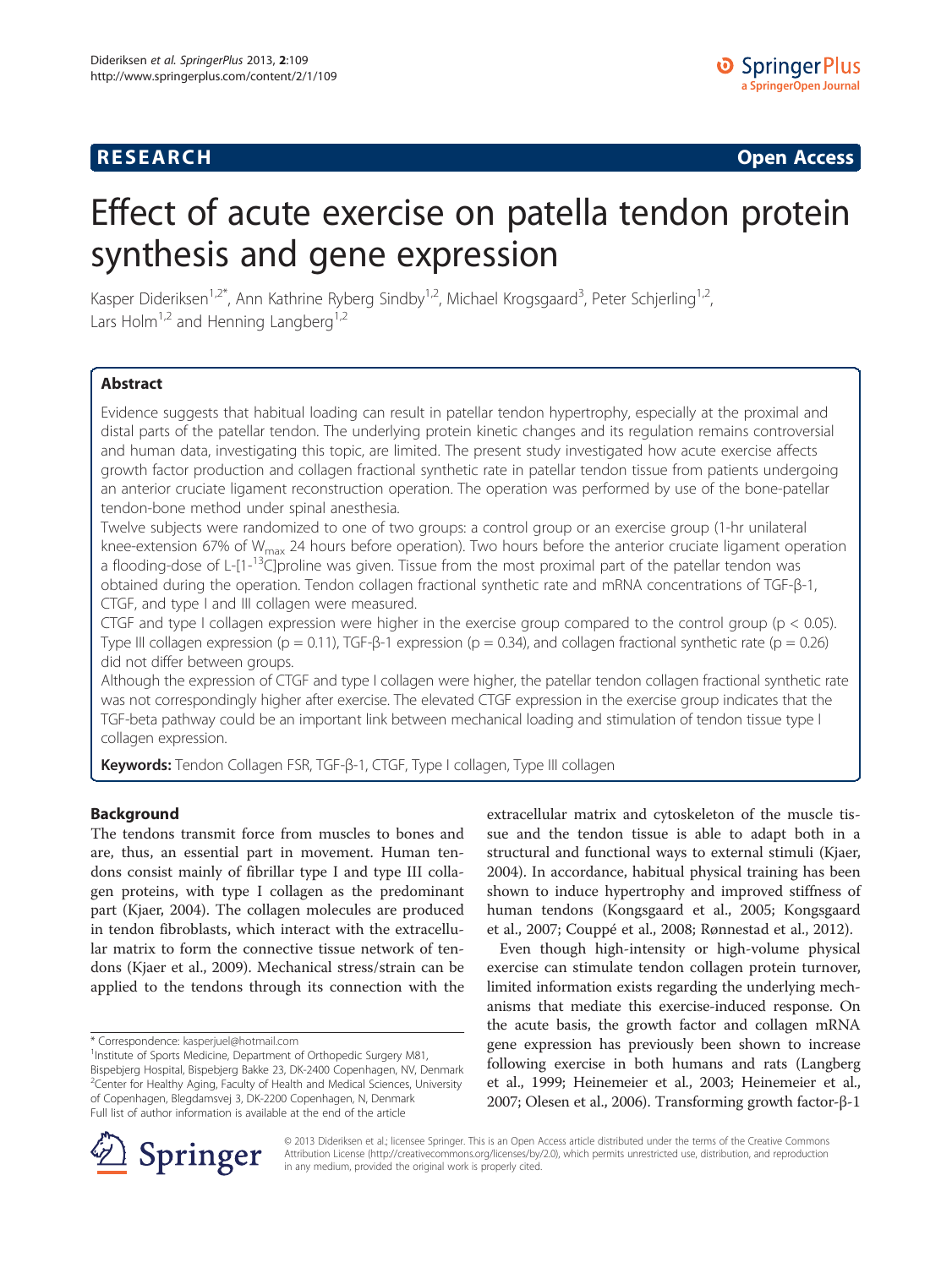<span id="page-1-0"></span>(TGF-β-1) and its downstream mediator in fibroblastic cells, connective tissue growth factor (CTGF), may be a part of the link between mechanical loading and tendon tissue collagen protein turnover (Frazier et al., [1996](#page-7-0); Grotendorst, [1997;](#page-7-0) Duncan et al., [1999;](#page-7-0) Moussad & Brigstock, [2000;](#page-7-0) Hishikawa et al., [2001;](#page-7-0) Schild & Trueb, [2002;](#page-7-0) Chiquet et al., [2003](#page-7-0); Nakama et al., [2006;](#page-7-0) Chen et al., [2008](#page-7-0)). However, it is not a universal finding that the tendon gene expression does increase after exercise. Recently, it was reported that the human patellar tendon gene expression of TGF-β-1, CTGF, type I collagen, and type III collagen was unaffected 26 hrs following one hr of strenuous kicking exercise (Heinemeier et al., [2011](#page-7-0)). Additionally, type I and III collagen mRNA was not up regulated 24 hrs after resistance exercise (Sullivan et al., [2009\)](#page-7-0). But considering the sparse information that exists regarding human tendon gene expression in response to exercise, it seems important to further investigate the effect of exercise on human tendon tissue.

The human tendon collagen protein turnover has been shown to be stimulated following exercise with measurements of the aminoterminal and carboxyterminal propeptide of procollagen type I (PINP and PICP) concentrations in human peritendinous tissue and the stable isotope collagen incorporation method (Langberg et al., [1999](#page-7-0); Langberg et al., [2001;](#page-7-0) Heinemeier et al., [2003](#page-7-0); Miller et al., [2005;](#page-7-0) Miller et al., [2007;](#page-7-0) Hansen et al., [2008](#page-7-0)). Especially, the patellar tendon collagen fractional synthetic rate (FSR) has previously been found increased from 6 to 72 hrs following one hr of strenuous kicking exercise (Miller et al., [2005](#page-7-0)). On the other hand, not all studies have reported an increased tendon collagen FSR following this type of exercise (Hansen et al., [2009b](#page-7-0); Petersen et al., [2011\)](#page-7-0).

Patellar tendon hypertrophy observed with habitual physical training does primarily take place at the proximal and distal portions of the tendon (Kongsgaard et al., [2007](#page-7-0); Couppé et al., [2008\)](#page-7-0). Furthermore, the human studies which do not report any change in gene expression or collagen FSR have all analysed tendon tissue from the middle or a more proximal portion of the patellar tendon (Hansen et al., [2009b;](#page-7-0) Sullivan et al., [2009](#page-7-0); Heinemeier et al., [2011;](#page-7-0) Petersen et al., [2011\)](#page-7-0). Thus, we took the approach to measure the effect of acute exercise on anterior cruciate ligament (ACL) patients undergoing an ACL reconstruction operation. With this approach, human patellar tendon tissue could be obtained from the most proximal part the tendon. The human patellar tendon gene expression alongside tendon collagen FSR were measured 24-hours after a 1-hr strenuous kicking exercise bout, as this should be the time point where the tendon collagen protein synthesis peaks (Miller et al., [2005](#page-7-0)). We hypothesized that the expression of growth factors and collagen, as well as the synthesis of patellar tendon collagen proteins would be higher following exercise compared to under resting conditions.

## Methods

Subjects 6 women and 6 men (age  $31 \pm 2$  yrs), who had a reconstruction of the anterior cruciate ligament (ACL) planned, were included in the study (Table 1). In all subjects, the ACL rupture did occur at least three months prior to the ACL reconstruction operation. The subjects had a moderate activity level before the ACL rupture, and some subjects did reduce their activity levels as a result of the injury. None of the subjects did participate in any supervised pre-operative therapy. No signs of knee joint effusion, arthrofibrosis or patellar tendon tendinopathy were observed in any of the included subjects. Additionally, none of the subjects displayed meniscus or collateral ligament tears.

Subjects enrolled in the study underwent an examination, which included an evaluation of the history of medical intake and diseases, physical activity level, and dietary/smoking habits. Subjects were excluded if they had a BMI below 20 or above 27.5 kg/m<sup>2</sup>, suffered from cardiovascular or metabolic diseases, or took any kind of medication that could influence the outcome of the study. The female subjects were all menstruating regularly. Due to the study coordination process with limited flexibility in the operational schedule we choose not to control for the menstrual cycle during the study. Keeping an even distribution of sex, age, and body composition in each group, the subjects were randomly allocated (by envelopes) to one of two groups: A non-exercise group (control) and a group exercising 24 hrs prior to the operation (exercise). All subjects were carefully informed in accordance with the Declaration of Helsinki II before they gave their written consent to participate in the study. The local ethics committee of Copenhagen and Frederiksberg approved the study (KF 11-053/04).

### Pretest and food intake

At least two weeks before carrying out the study, subjects had their maximum workload  $(W_{\text{max}})$  determined

## Table 1 Subject characteristics

| <b>Experimental group</b>  | Control       | <b>Exercise</b> | P Value   |
|----------------------------|---------------|-----------------|-----------|
| Variable                   |               |                 |           |
| Sex distribution (M/F)     | 3/3           | 3/3             |           |
| Age (yrs)                  | $31 + 3$      | $32 + 3$        | <b>NS</b> |
| Height (m)                 | $1.73 + 0.04$ | $1.75 + 0.05$   | <b>NS</b> |
| Weight (kg)                | $753 + 48$    | $735 + 42$      | <b>NS</b> |
| BMI ( $kg/m2$ )            | $25.1 + 0.9$  | $23.9 + 0.4$    | <b>NS</b> |
| 67% of max workload (watt) |               | $44 + 8$        |           |
|                            |               |                 |           |

Data are mean ± SEM. An unpaired and two-tailed t-tests was conducted to determine group differences. NS: not significant; Control: no exercise; Exercise: 1-hr unilateral kicking at 67% of maximal workload 24 hours before trial.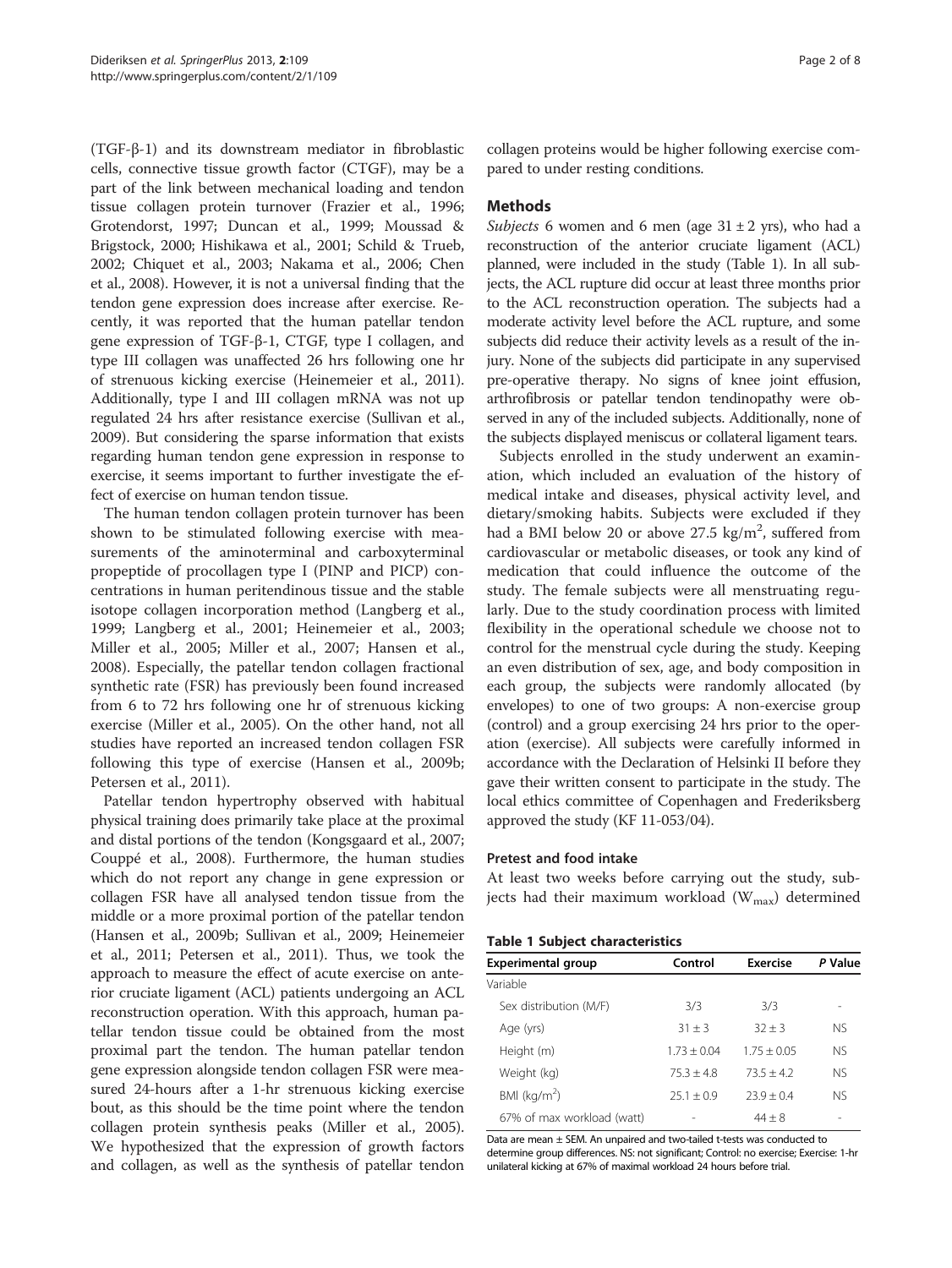on a one-legged modified Krogh cycle ergometer, as described in detail elsewhere (Miller et al., [2005](#page-7-0); Hansen et al., [2008](#page-7-0)).

During the three days before the operation the subjects were instructed to follow their normal eating pattern and refrain from physical activity besides normal daily living-activities. Besides the completion of the exercise intervention, none of the included subjects did perform any physical activity during the three days prior to the operation.

## Experimental protocol

As illustrated in Figure 1, the overall design of the acute studies was identical. However, only the exercise group performed a 1-hr unilateral kicking exercise bout at a workload of 67% of their Wmax and frequency of 35 kicks  $\cdot$  min<sup>-1</sup> with the injured leg, resulting in 2100 concentric contractions in total. The exercise bout was completed 24 hrs before the patellar tendon graft was removed. All the subjects in the exercise group completed the exercise bout with the prescribed intensity.

The acute studies were started between 7 am and 9 am on the day of the ACL reconstruction operation and all subjects were fasting overnight. Two catheters were inserted into veins on opposite forearms for isotope infusion and blood sampling from which a blood sample was drawn for measurement of background isotope enrichment. Two hours before operation, a flooding dose of  $L-[1^{-13}C]$  proline (Cambridge Isotopes Laboratories, Andover, MA; flooding dose = 750 mg <sup>13</sup>C-proline and 3250 mg <sup>12</sup>C-proline) was administered over three min. As illustrated in Figure 1, blood samples were drawn at 10- to 30-min intervals after the bolus injection for determination of the  $^{13}$ C-proline enrichment in plasma, measured as the tracer/trace ratio.

The bone-patellar tendon-bone method was used for the ACL reconstruction (Meisterling et al., [1993](#page-7-0)). With this method, the mid third of the patellar tendon and a small piece of the connected patella and tibia bones (the



graft) was harvested under spinal anesthesia. Arthroscopic autograft reconstruction of the ACL is one of the most abundant surgical procedures in sports medicine, especially in young athletes (Xergia et al., [2011\)](#page-7-0). Normally, the blood circulation to the knee is stopped by a tourniquet during the operation, but to sustain the physiological conditions and to ensure the delivery of the stabile isotope  $^{13}$ C-proline to the patellar tendon as long as possible (until the removal of the graft) a tourniquet was not used during the operation. All operations were performed by the same surgeon, who was blinded to which group the subjects were randomized to. Before inserted into the knee the graft was processed, leaving sufficient amount of patellar tendon tissue for measurement of collagen protein FSR and gene expression of TGF-β-1, CTGF, type I collagen, and type III collagen. Importantly, the patellar tendon tissue obtained during the operations was located at the most proximal portion of the tendon, right next to the tendon insertion (Figure 2).

## Stable isotope analyses

To determine the plasma  $^{13}$ C-proline enrichment, the blood samples were prepared as previously described and analyzed by gas-chromatography mass-spectrometry (GC: Trace GC 2000 series, MS: Automass Multi, Thermo Quest Finnigan, Paris, France) (Hansen et al., [2009b](#page-7-0)). Plasma 13C-proline enrichment was used as an acceptable alternative of the true intracellular precursor pool, prolyltRNA, since the flooding technique is assumed to



Figure 2 Depiction of the patellar tendon. The patellar tendon tissue obtained during the operations was located at the most proximal portion of the tendon, right next to the tendon insertion as illustrated by the black arrows.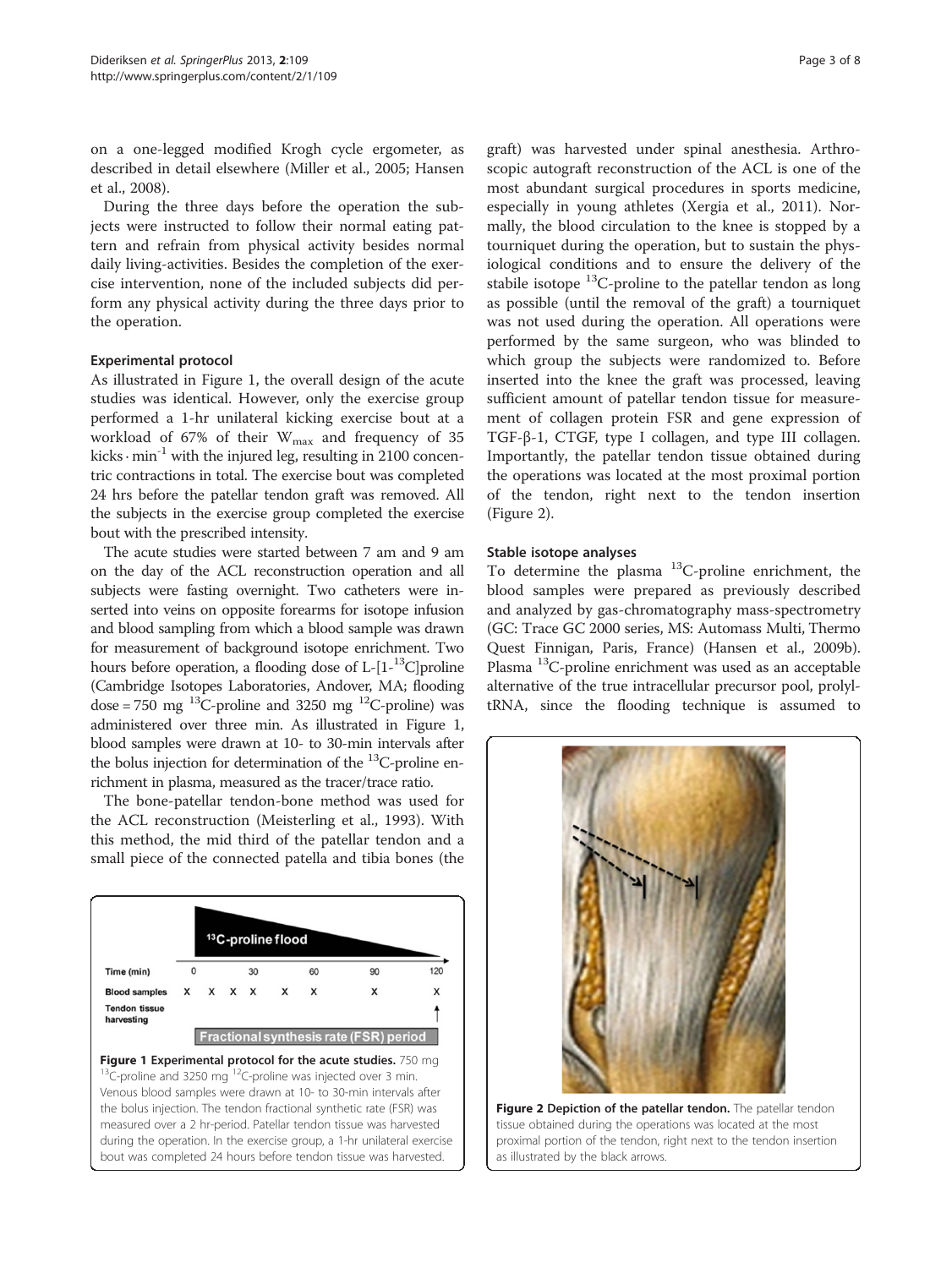equilibrate all free amino acid pools, making the plasma and the tissue-free proline labelling indistinguishable.

To determine <sup>13</sup>C-proline enrichment in tendon collagen protein, we used a previously described procedure (Hansen et al., [2009b\)](#page-7-0). All the protein fractions were hydrolyzed in 6 M HCl at 110°C for 18 hrs, and the amino acids were purified by acidic cation exchange resin columns (Dowex AG-50W, Bio-Rad, Copenhagen, Denmark). The samples were then n-acetyl n-propyl (NAP) derivatized and analyzed on the gas-chromatography combustion isotope ratio mass-spectrometry analyzer (DeltaPlus XL, Thermo Finnigan, Bremen, Germany) (Hansen et al., [2009b\)](#page-7-0).

#### Calculations

The collagen FSR were calculated from the  $^{13}$ C-proline incorporation into tendon protein using the standard precursor-product method: FSR  $(\% \cdot h^{-1}) = \Delta E_{product}$ .  $(E_{\text{precursor}} \cdot \Delta \text{time})^{-1} \cdot 100\%$ , where  $\Delta E_{\text{product}}$  represents the change in protein-bound tracer enrichment from the calculated background value to the tendon tissue sample. As previously described (Doessing et al., [2010](#page-7-0)), the background plasma protein  $^{13}$ C-proline enrichment from each individual was used to establish the natural abundance of  $^{13}$ C-proline in collagen tissue.  $\Delta$ time is the time period of tracer incorporation, and Eprecursor is the area under the individual plasma proline enrichment curves during the time period of tracer incorporation (Figure 3).

## RNA extraction

Total tendon RNA was extracted according to the previously described method for tendon tissue (Heinemeier et al., [2007](#page-7-0)).

## Real time PCR

100 ng of total tendon RNA was converted to cDNA and measured by real time PCR as described previously, using the same primers (Mackey et al., [2011\)](#page-7-0). GAPDH mRNA was normalized with RPLP0 mRNA to validate RPLP0 mRNA as an internal reference for all mRNA levels. However the GAPDH-RPLP0 ratio (Figure [4E](#page-4-0)) was somewhat higher, although not significant ( $p = 0.08$ ), in the exercise group compared to the control group. If the difference is real, we consider it more likely that, the difference between GAPDH mRNA and RPLP0 mRNA reflects an increased GAPDH mRNA expression, rather than a decreased RPLP0 mRNA expression, following the strenuous exercise bout. We therefore conclude that, the most reasonable was to normalize all other targets with RPLP0.

#### Statistical analysis

All values are presented as means ± standard error of the mean (SEM), except the mRNA levels which are logtransformed for statistical analysis and therefore given



as geometric mean ± back-transformed SEM. Statistical analysis for all comparisons of subject characteristics between the two groups were performed using parametric, unpaired, and two-tailed t-tests. Analyses of tendon FSR and log-transformed mRNA data between groups were carried out using parametric, unpaired, and two-tailed t-tests. Level of significance was set at  $p < 0.05$ , and all analyses were done using Prism 4.0 (GraphPad Software Inc., San Diego, California).

## **Results**

## Subject characteristics

Subject characteristics are presented in Table [1.](#page-1-0) There were no differences in any of the variables between the two groups. All subjects tolerated the strenuous exercise bout.

#### TGF-β-1, CTGF, COL1A1, COL3A1, and GAPDH mRNA

Patellar tendon tissue mRNA levels of TGF-β-1, CTGF, COL1A1, COL3A1, and GAPDH are shown in Figure [4](#page-4-0). All data are presented as fold changes relative to the mean of the control values. The level of TGF-β-1 did not differ between groups ( $p = 0.34$ ). In the exercise group the CTGF and COL1A1 mRNA levels were higher compared to in the control group  $(p < 0.05)$ . The level of COL3A1 did not differ significantly between groups ( $p = 0.11$ ).

## Tendon collagen protein synthesis

The patellar tendon collagen FSR with venous <sup>13</sup>C-proline enrichment as the precursor (Figure 3) is presented in Figure [5.](#page-4-0) The collagen FSR was  $(0.049 \pm 0.006\% \cdot hr^{-1})$  in the control and  $(0.065 \pm 0.012\% \cdot hr^{-1})$  in the exercise showing no significant difference between groups ( $p = 0.26$ ).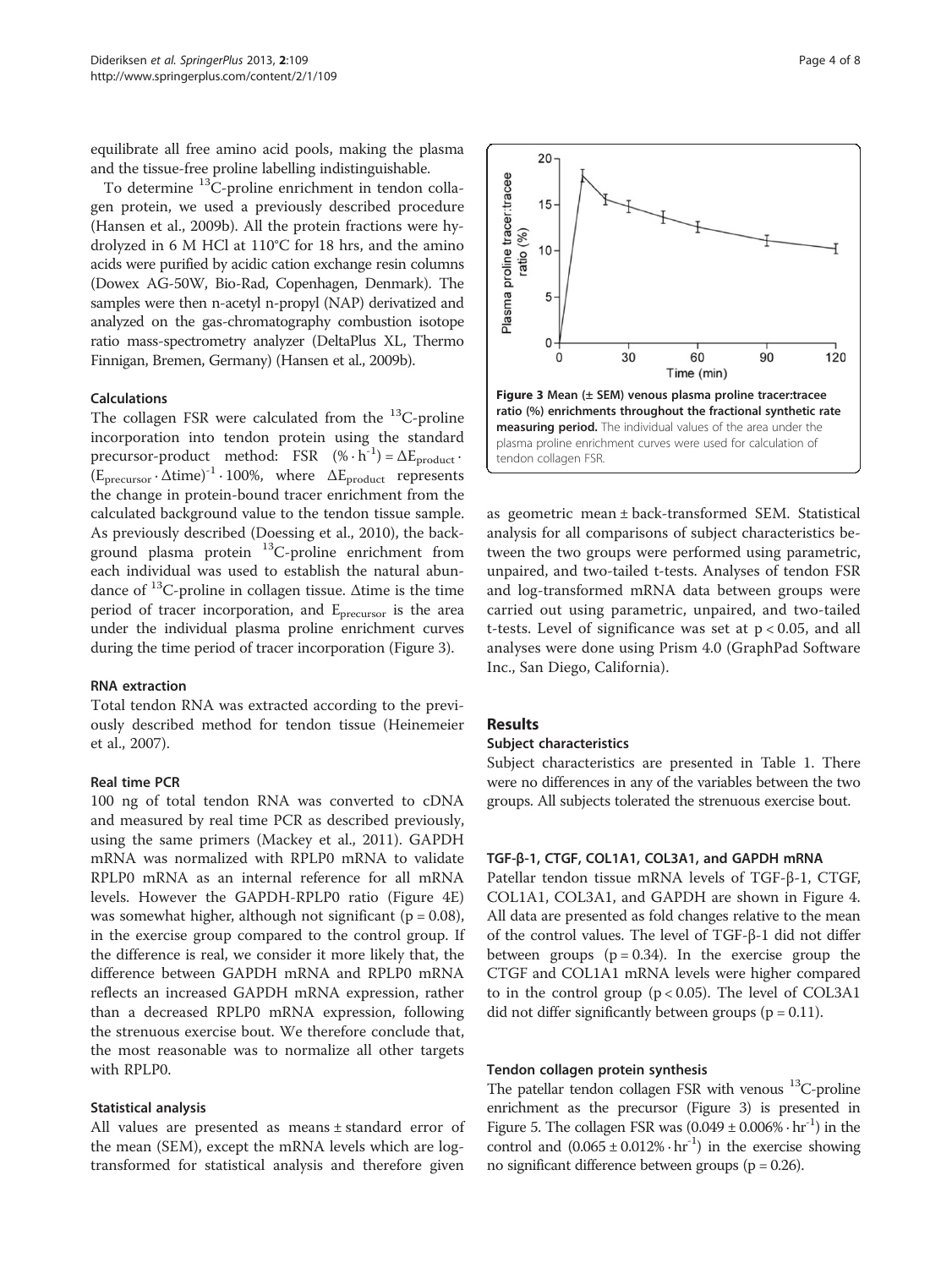<span id="page-4-0"></span>

changes relative to the mean of all control values. Data were analyzed with unpaired and two-tailed t-tests. For TGF-β-1 (p = 0.34), no difference between groups was observed. Significant higher CTGF and COL1A1 mRNA levels were observed in the exercise group compared to the control group (p < 0.05). For COL3A1 (p = 0.11), the difference between groups was not significant. Control: no exercise; Exercise: 1-hr unilateral kicking at 67% of maximal workload 24 hours before trial.

## **Discussion**

The most important findings in the present study was, that the level of CTGF and collagen type I mRNA expression was higher 24 hrs after exercise, which though, was not translated into a higher collagen protein synthesis rate. Longitudinal studies have reported that habitual loading primarily stimulates patellar tendon growth at the proximal and distal portions of the tendon, right next to the tendon insertions (Kongsgaard et al., [2007;](#page-7-0) Couppé et al., [2008\)](#page-7-0). With the present study design the tendon tissue could be obtained from a more proximal portion of the patellar tendon compared to the few previous acute human studies (Sullivan et al., [2009](#page-7-0), Heinemeier et al., [2011](#page-7-0)) that has adressed this topic. This might explain the observed effect of exercise on human patellar tendon gene expression.

The finding of a higher collagen I expression in the exercise group compared to the control group indicates that the tendon genes which codes for structural proteins

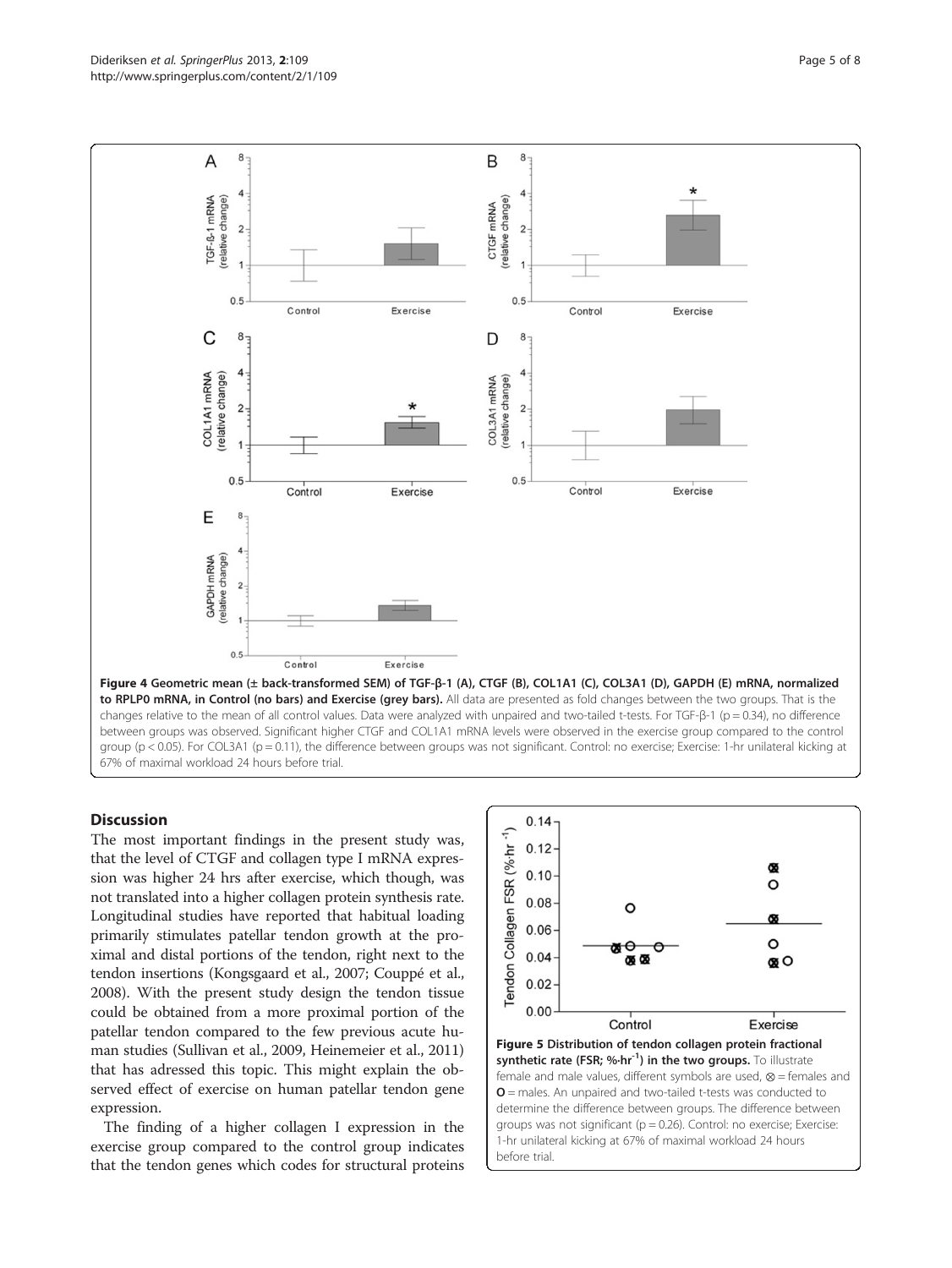does increase following exercise. This is supported by studies done in rat tendons, showing that both collagen I and collagen III expression does increase with different types of mechanical loading (Olesen et al., [2006](#page-7-0); Heinemeier et al., [2007\)](#page-7-0). In humans, not much research has been published regarding the acute effect of exercise on tendon collagen gene expression. One study reported, though, that the collagen I and II expression did not change 24 hrs after resistance exercise in young men and women (Sullivan et al., [2009\)](#page-7-0). However, the exercise protocol used by Sullivan et al. [\(2009\)](#page-7-0) differs from our exercise protocol in exercise mode, duration, and intensity, which may explain the lack of difference in collagen gene expression following exercise (Sullivan et al., [2009](#page-7-0)). More recently, a study performed on young men completing a similar exercise protocol as in the present study, did not find any effect of exercise on patellar tendon growth factor or collagen expression 26 hrs after exercise (Heinemeier et al., [2011\)](#page-7-0). Since the exercise protocol and the analytic methods were similar in the two studies, the different findings cannot be explained by such factors. Furthermore, it is unlikely, that the 2-hr longer period from exercise to tendon tissue sampling in Heinemeier et al. ([2011\)](#page-7-0) can explain the difference compared to the present study. The tendon tissue was obtained with the automatic tendon biopsy method (the Bard Monopty Biopsy Instrument) from a proximal portion of the patellar tendon in Heinemeier et al. [\(2011\)](#page-7-0). In the present study, the tendon tissue was sampled from a more proximal portion of the tendon, right next to the tendon insertion. It has been reported that the patellar tendon growth primarily takes place at the proximal and distal portions of the tendon with habitual loading (Kongsgaard et al., [2007](#page-7-0); Couppé et al., [2008](#page-7-0)). As proposed by Kongsgaard et al. [\(2007](#page-7-0)), the compressive load in these insertional regions possibly stimulates the synthesis of new extracellular matrix proteins. Based on these longitudinal findings, it could be speculated that the tendon transcription may primarily take place in the proximal and distal portion of the patellar tendon. Hence, the slightly different methods and locations of tendon tissue sampling applied in Heinemeier et al. [\(2011](#page-7-0)) compared to in the present study could have induced the contrasting results regarding the collagen type I expression.

Due to the limited number of subjects and the unpaired study design, the statistical power was rather low in the present study. Thus, we cannot exclude that the change in collagen I expression in the present study was due to a type I error. Furthermore, as it was very difficult to recruit the ACL patients and complete the operationalscheduled studies, both men and women were included in the study. Even though the two groups were equal with regard to age, body composition, and sex-distribution, the inclusion of both men and women could potentially have obscured the study outcome. It has been shown that the

patellar tendon mRNA level of collagen III is significantly higher in women compared to men at rest (Sullivan et al., [2009\)](#page-7-0). Additionally, patellar tendon collagen FSR has been reported to be lower in young women compared to agematched men both at rest and following exercise (Miller et al., [2007\)](#page-7-0). However, increased concentrations of the indirect marker for tendon collagen protein synthesis, PINP, have previously been measured in local patellar tendon tissue dialysate in young women 24 hrs (Hansen et al., [2008\)](#page-7-0) and 72 hrs (Miller et al., [2007\)](#page-7-0) after acute kicking exercise, which indicates that the female patellar tendon is able to respond to acute exercise. Nevertheless, we decided to pool all the individual FSR and gene expression values according to gender category, which should reveal any possible gender-differences in these parameters. No indications of gender-differences in collagen FSR ( $p = 0.82$ ) and target gene expressions (the lowest value:  $p = 0.62$ ) were found with these calculations. In accordance, no indications of a gender-effect could be observed from the individual tendon collagen FSR values displayed in Figure [5](#page-4-0).

Based on previous findings (Miller et al., [2005\)](#page-7-0) we did hypothesize to find a higher collagen FSR in the exercise group, as the exercise protocols used in Miller et al. ([2005](#page-7-0)) and the present study are comparable. Furthermore, we choose the 24 hrs post exercise time point for tendon tissue sampling, as the patellar tendon FSR was found to increase the most at that time point (Miller et al., [2005\)](#page-7-0). However, no difference was found on tendon collagen FSR in the present study. The mixture of men and women within groups did not seem to explain the contrasting collagen FSR results compared to those reported in Miller et al. ([2005](#page-7-0)). Instead, a fairly large inter-subject variation was observed on tendon collagen FSR (Figure [5](#page-4-0)), with only 2 out of 6 subjects responding to the exercise bout. Since we cannot exclude that a type II error did occur, we performed a post-study power calculation with our measured inter-subject variation and difference between means, which indicated that 26 subjects should have been included in each group for the collagen FSR to increase significant with exercise. Hence, the effect of the exercise seems to be less consistent than hypothesized. In accordance with the present observations, the tendon collagen FSR was recently shown not to change 24 hrs after a similar kicking exercise bout in elderly men and women with osteoarthritis (Petersen et al., [2011](#page-7-0)). As discussed by Heinemeier et al. ([2011\)](#page-7-0), it is possible that the stimulating effect of the strenuous kicking exercise bout on patellar tendon FSR may be overestimated as a result of the study design in Miller et al. [\(2005](#page-7-0)) (see (Heinemeier et al., [2011](#page-7-0)) for more details).

It has previously been shown that changes in PINP does not reflect the simultaneously incorporation of tendon collagen protein into the final tendon structure in both men and women (Miller et al., [2005](#page-7-0); Miller et al., [2007](#page-7-0);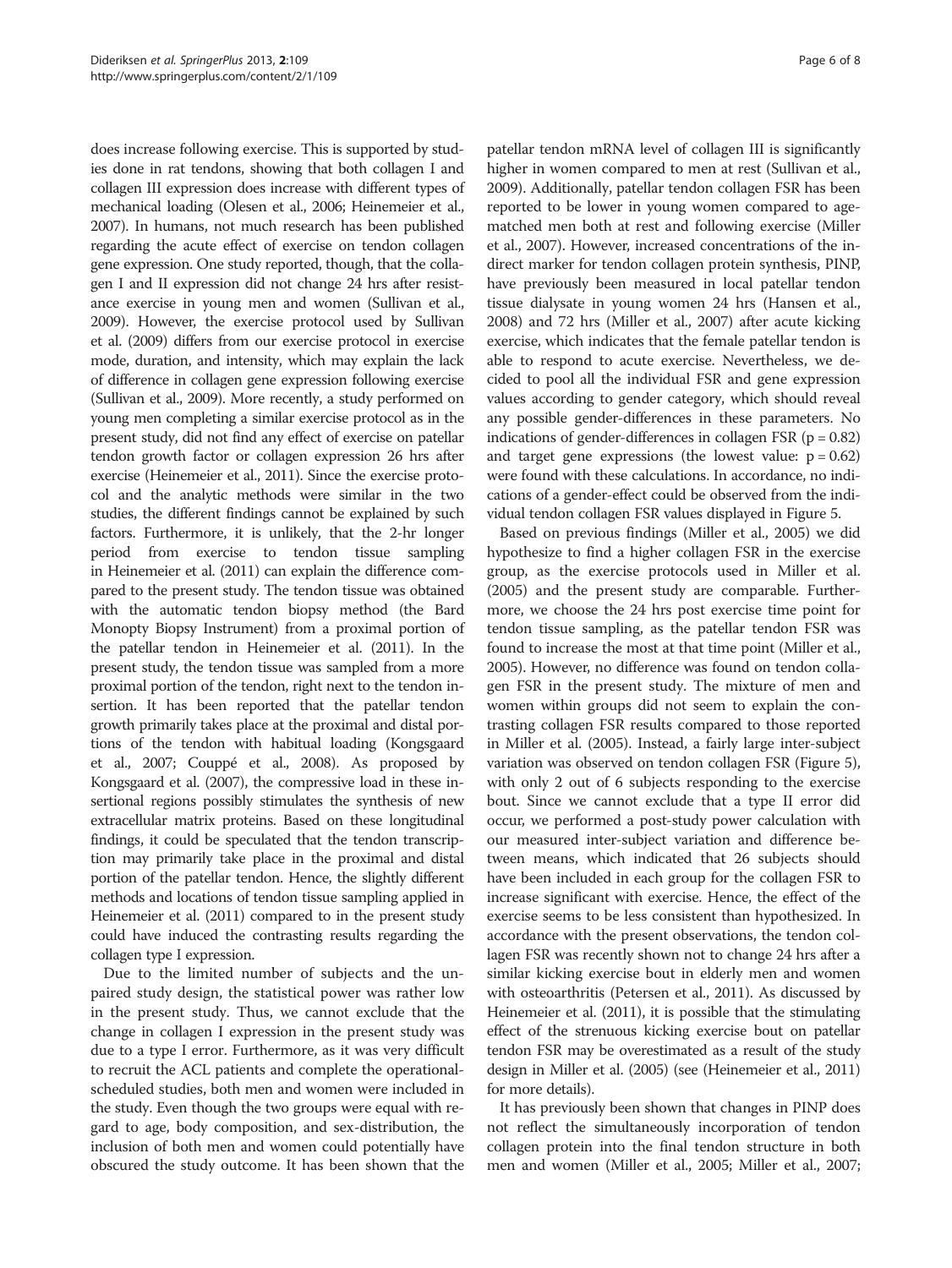Hansen et al., [2009a](#page-7-0)). Additionally, it has been proposed that some of the newly synthesized collagen molecules enter the pool of free collagen from where they may be catabolized or used for tendon protein synthesis at a later time point (Kjaer, [2004](#page-7-0)). This may explain the present findings of a higher tendon collagen type I mRNA expression without a correspondingly higher tendon collagen FSR.

Results obtained in vitro suggest that CTGF acts as a downstream mediator of TGF-β-1 in fibroblastic cells (Frazier et al., [1996](#page-7-0); Grotendorst, [1997](#page-7-0); Duncan et al., [1999;](#page-7-0) Moussad & Brigstock, [2000;](#page-7-0) Chiquet et al., [2003](#page-7-0)). Hence, the present observations of a higher CTGF expression after exercise may suggest that the TGF-β-1 expression has been increased at a time point earlier than 24 hrs after exercise. In vivo results indicate that TGF-β-1 is up regulated following exercise (Heinemeier et al., [2003;](#page-7-0) Heinemeier et al., [2007](#page-7-0)). However, Heinemeier et al. [\(2007](#page-7-0)) measured TGF-β-1 expression in rat tendons following resistance exercise, whereas Heinemeier et al. [\(2003\)](#page-7-0) measured TGF-β-1 protein concentration in human plasma and Achilles tendon dialysate after uphill running exercise. The running exercise contains eccentric muscle contractions and may have resulted in different tendon stress/strain compared to concentric contractions performed in the present study. Hence, it is difficult to directly compare these results with the present results.

In different cell types, CTGF has been shown to be regulated by mechanical stress and involved in conversion of mechanical stimuli into biochemical effects, by increasing the collagen I expression and the synthesis of extracellular matrix proteins (Hishikawa et al., [2001](#page-7-0); Schild & Trueb, [2002\)](#page-7-0). On the other hand, increased collagen I and unchanged CTGF expressions have been reported after resistance exercise in rat Achiles tendons (Heinemeier et al., [2007\)](#page-7-0). However, the fairly low-volume loading protocol used by Heinemeier et al. ([2007\)](#page-7-0) did possibly not induce enough stress/strain to stimulate the CTGF expression. In support of this, 80 hrs of repetitive loading lead to increased CTGF production (an increased amount of CTGF positive cells) in rabbit tendons (Nakama et al., [2006](#page-7-0)). Moreover, this strenuous loading model did induce tendon microtear formation (Nakama et al., [2005](#page-7-0)), which may have stimulated the expression of CTGF as this growth factor has been shown to be involved in tendon healing processes (Moussad & Brigstock, [2000;](#page-7-0) Chen et al., [2008](#page-7-0)). Since it was not examined, it cannot be excluded that tendon microtear formation could be responsible for the increased CTGF expression observed in the present study. However, the present finding of an unchanged collagen III expression indicates that the exercise bout did not damage the tendon seriously, since collagen III expression has been shown to be up regulated in injured tendon tissue (Eriksen et al., [2002;](#page-7-0) Lui et al., [2010\)](#page-7-0). It could be speculated,

though, that the unchanged collagen III expression may be due to a type II error, since it almost tended to be higher in Exercise compared to Control  $(p = 0.11)$ . A post-study power calculation, using the measured inter-subject variation and mean difference, indicated that 13 subjects should have been included in each group for the collagen III expression to be significantly higher in Exercise compared to Control.

## Conclusions

In summary, patellar tendon mRNA levels of CTGF and collagen I were increased 24 hours after one hr of strenuous kicking exercise. The higher collagen I expression was not translated into a higher tendon collagen protein FSR though. The elevated CTGF expression in the exercise group indicates that the TGF-beta pathway could be an important link between mechanical loading and stimulation of tendon tissue type I collagen expression. Previous studies have reported that habitual loading primarily stimulates patellar tendon growth at the proximal and distal portions of the tendon, right next to the tendon insertions. So far, very few studies have investigated the effect of acute exercise on human patellar tendon gene expression. With the present study design, patellar tendon tissue could be obtained from a more proximal portion of the tendon compared to what has been done in the few previous human studies. This might explain the exercise-induced effect on human patellar tendon gene expression, which contrasts previous findings. On the other hand, since the statistical power of the present study was rather low, it cannot be excluded that the exercise-induced effect was caused by a type I error. Hence, future studies should address the exercise adaptive response of the human patellar tendon at different locations of the tendon.

#### Abbreviations

ACL: Anterior cruciate ligament; CTGF: Connective tissue growth factor; FSR: Fractional synthetic rate; PICP: Carboxyterminal propeptide of type I collagen; PINP: Aminoterminal propeptide of type I collagen; TGF-β-1: Transforming growth factor-β-1; W<sub>max</sub>: Maximum workload.

#### Competing interests

The authors declare that they have no competing interests.

#### Authors' contributions

This study was designed and conducted by AKRS, MK, and HL. AKRS, PS, LH, and KD analyzed all data. KD wrote this paper, and has the primary responsibility for the content. All authors read and approved the final manuscript.

#### Authors' information

Henning Langberg is now at CopenRehab, Section of Social Medicine, Department of Public Health, Faculty of Heath Sciences, University of Copenhagen, Copenhagen, Denmark.

#### Acknowledgements

The included subjects are thanked for their participation. Ann-Mari Sedstrøm, Flemming Jessen, and Nina Pluszek are thanked for technical assistance. Primary funding: Lundbeck Foundation. Secondary funding: Danish Rheumatism Association, and NOVO Foundation.